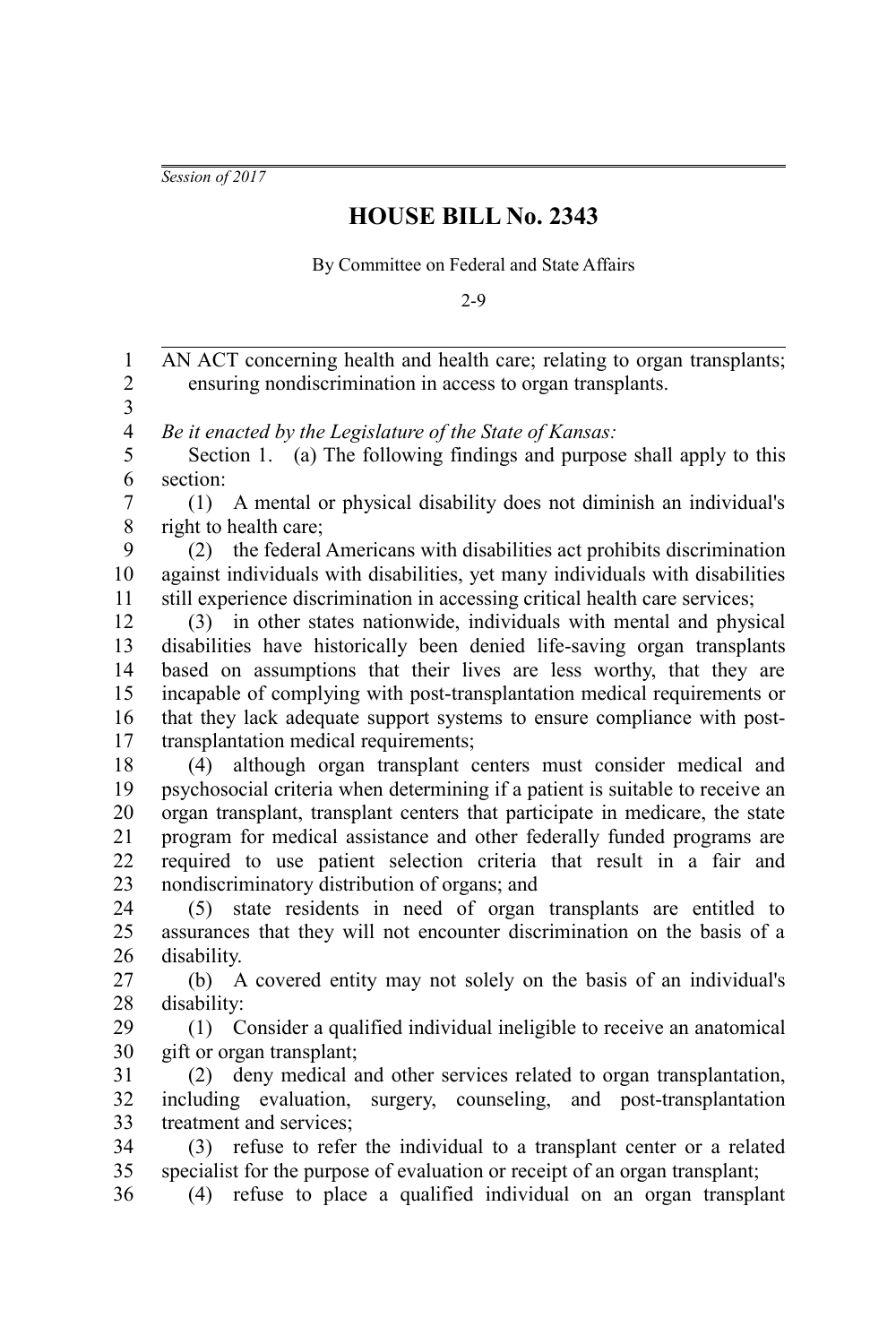waiting list; or 1

(5) place a qualified individual at a lower-priority position on an organ transplant waiting list than the position at which the qualified individual would have been placed if not for the disability. 2 3 4

(c) (1) Subject to paragraph (2) of this subsection, a covered entity may take an individual's disability into account when making treatment or coverage recommendations or decisions, solely to the extent that the disability has been found by a physician, following an individualized evaluation of the individual, to be medically significant to the provision of the anatomical gift. 5 6 7 8 9 10

(2) If an individual has the necessary support system to assist the individual in complying with post-transplantation medical requirements, a covered entity may not consider the individual's inability to independently comply with the post-transplantation medical requirements to be medically significant for the purposes of paragraph (1) of this subsection. 11 12 13 14 15

(d) A covered entity shall make reasonable modifications in policies, practices or procedures, when the modifications are necessary to allow an individual with a disability access to services, including transplantationrelated counseling, information, coverage or treatment, unless the covered entity can demonstrate that making the modifications would fundamentally alter the nature of the services. 16 17 18 19 20 21

(e) A covered entity shall take such steps as may be necessary to ensure that an individual with a disability is not denied services, including transplantation-related counseling, information, coverage or treatment, due to the absence of auxiliary aids and services, unless the covered entity can demonstrate that taking the steps would fundamentally alter the nature of the services being offered or would result in an undue burden. 22 23 24 25 26 27

(f) Nothing in this section shall be construed to require a covered entity to make a referral or recommendation for or perform a medically inappropriate organ transplant. 28 29 30

(g) (1) If a covered entity violates this section, the affected individual may bring an action in the appropriate district court for injunctive or other equitable relief. 31 32 33

(2) In an action brought under paragraph (1) of this subsection, the district court shall: 34 35

36

(A) Schedule a hearing as soon as possible; and

(B) apply the same standards in rendering a judgment in the action as would be applied in an action brought in federal court under the federal Americans with disabilities act. 37 38 39

40

(h) As used in this section:

(1) "Anatomical gift" means the donation of all or part of a human body to take effect after the donor's death for the purpose of transplantation or transfusion. 41 42 43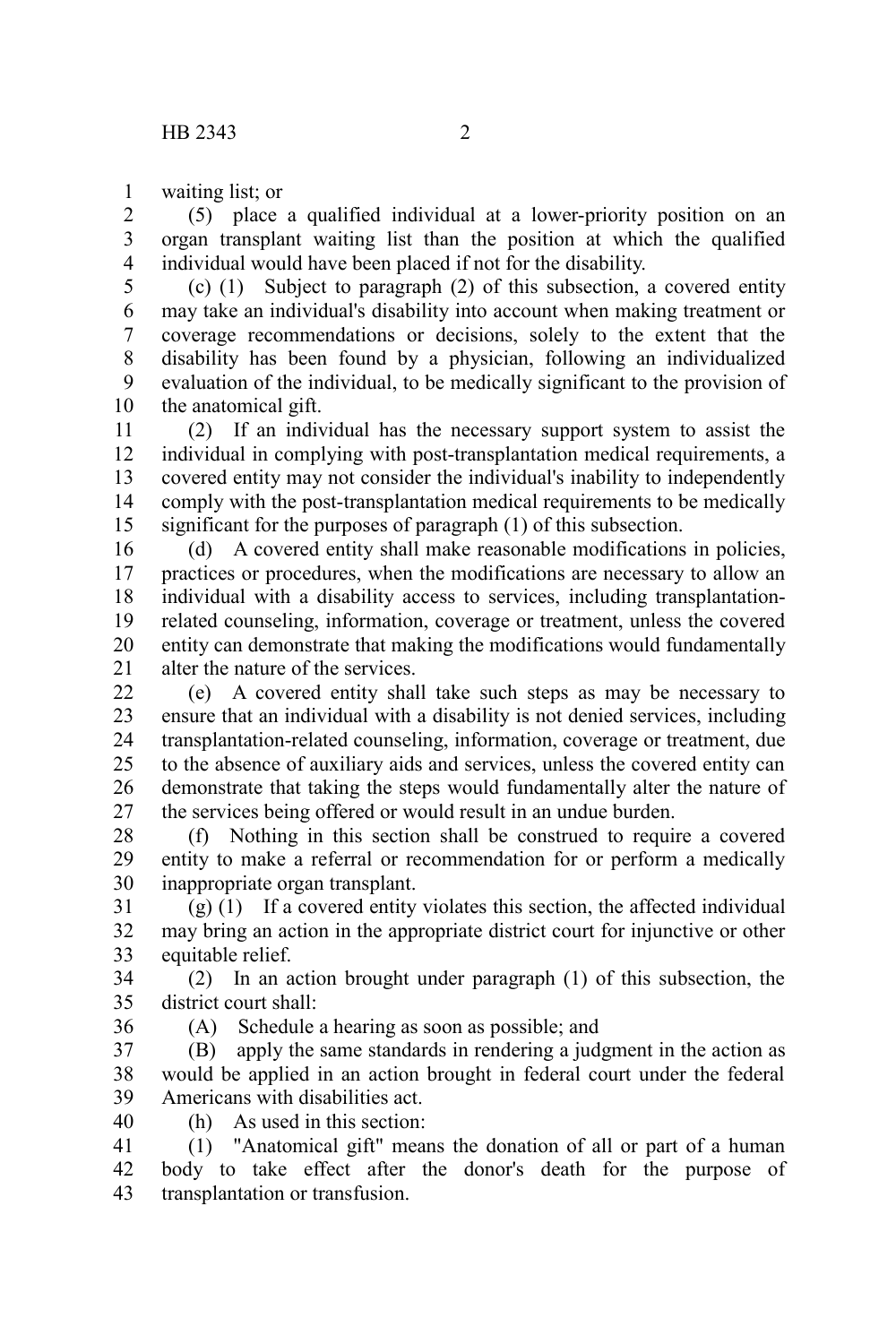(2) "Auxiliary aids and services" includes:

(A) Qualified interpreters or other effective methods of making aurally delivered materials available to individuals with hearing impairments; 2 3 4

(B) qualified readers, taped texts, texts in accessible electronic format or other effective methods of making visually delivered materials available to individuals with visual impairments; and 5 6 7

8

1

(C) supported decision-making services, including:

(i) The use of a support individual to assist in making medical decisions, communicating information to the individual or ascertaining an individual's wishes;  $\mathbf{Q}$ 10 11

(ii) the provision of information to a person designated by the individual consistent with the federal health insurance portability and accountability act and other applicable laws and regulations governing the disclosure of health information; 12 13 14 15

(iii) if an individual has a court-appointed guardian or other individual responsible for making medical decisions on behalf of the individual, any measures used to ensure that the individual is included in decisions involving the individual's health care and that medical decisions are in accordance with the individual's own expressed interests; and 16 17 18 19 20

(iv) any other aid or service that is used to provide information in a format that is easily understandable and accessible to individuals with cognitive, neurological, developmental or intellectual disabilities. 21 22 23

24

36

(3) "Covered entity" means:

(A) A licensed health care provider, as defined in K.S.A. 40-3401, and amendments thereto;  $25$ 26

(B) a medical care facility as defined in K.S.A. 65-425, and amendments thereto; 27 28 29

(C) a laboratory;

(D) a state psychiatric hospital, as defined in K.S.A. 59-2946, and amendments thereto; 30 31

(E) an adult care home, as defined in K.S.A. 65-3501, and amendments thereto; 32 33

(F) a group home as defined in K.S.A. 12-736, and amendments thereto; 34 35

(G) an institutional medical unit in a correctional facility; or

(I) any entity responsible for potential recipients of the anatomical gift. 37 38

(4) "Disability" has the meaning stated in the federal Americans with disabilities act. 39 40

(5) "Organ transplant" means the transplantation or transfusion of a part of a human body into the body of another individual for the purpose of treating or curing a medical condition. 41 42 43